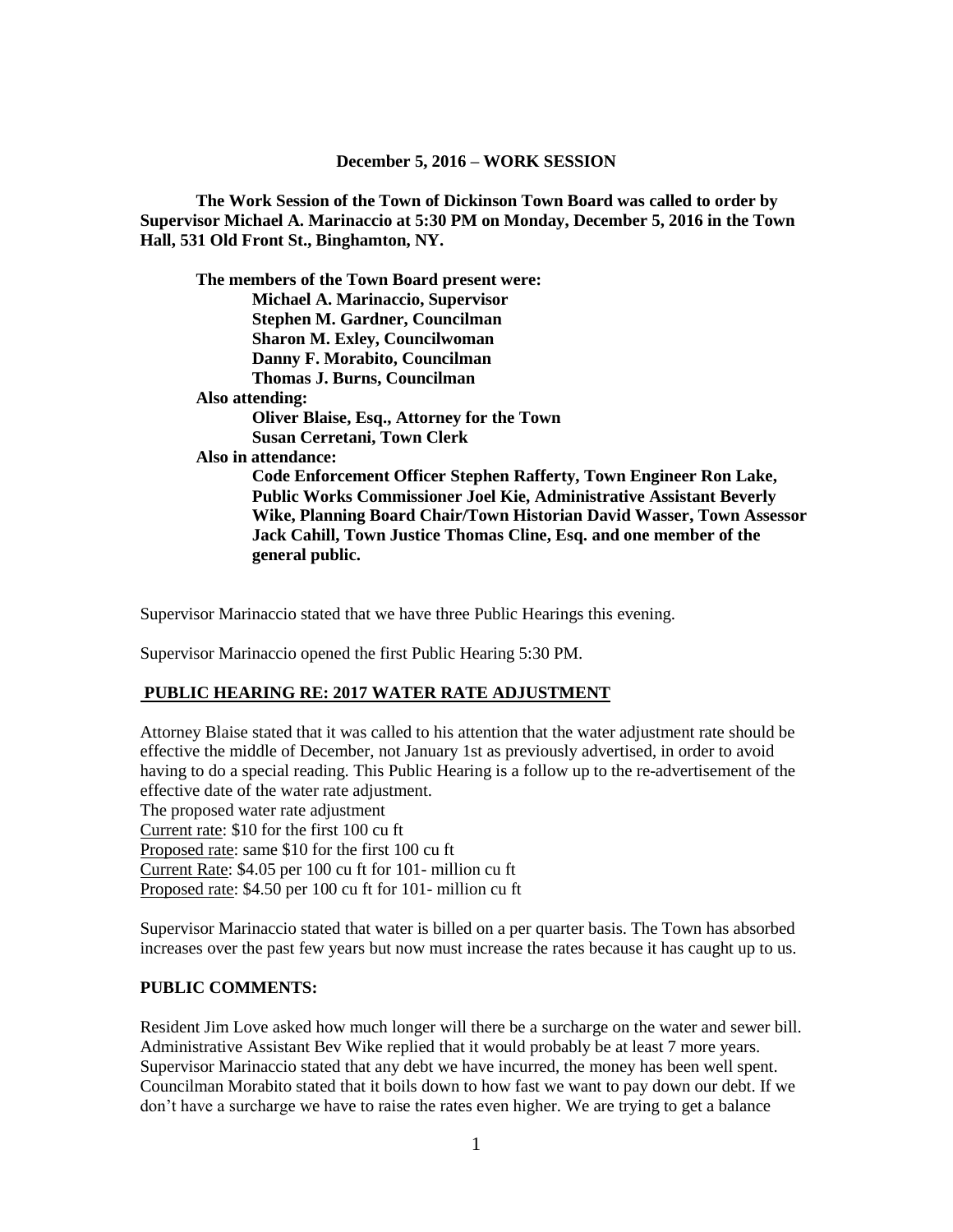between debt vs. interest payments. Councilman Morabito explained that we want to minimize interest charges as much as we can and at the same time pay down the debt.

Supervisor Marinaccio closed that portion of the Public Hearing at 5:40PM

Supervisor Marinaccio opened the second Public Hearing at 5:40 PM.

## **PUBLIC HEARING RE: ADOPTION OF LOCAL LAW AMENDING DUMPING PROVISIONS OF SOLID WASTE MANAGEMENT AND ZONING LAWS**

Attorney Blaise stated that we would be amending two sections of code – solid waste management and zoning. Attorney Blaise explained the revision would edit and change the language for the permitting process. Mr. Blaise updated the code with a revision regarding "refuse" and added that a provision would be added that states upon inspection an engineering study may be required by the Town at the expense of the applicant.

## **PUBLIC COMMENTS:**

A question was posed by Town Justice Cline: Will there be a change in the penalty? The question was answered by Attorney Blaise and Code Enforcement Officer Rafferty: The penalty is set by the Department of State under the Building Code.

Supervisor Marinaccio closed that portion of the Public Hearing at 5:45 PM

Supervisor Marinaccio opened the third Public Hearing at 5:45 PM.

## **PUBLIC HEARING RE: RENEW PORT DICKINSON FIRE COMPANY FIRE PROTECTION DISTRICT 3 CONTRACT**

The proposed Port Dickinson Fire Protections District #3 renewal is a 3 year contract: First Year (for 2017) at the current rate of \$29,146 Second Year (for 2018) at the rate of \$29,646 Third Year (for 2019) at the rate of \$30,146 Supervisor Marinaccio noted that the Town received the Port Dickinson Fire Protection Contract notification after the budget was passed. Normally this is done in October/November.

Supervisor Marinaccio closed the Public Hearing at 5:47 PM.

# **CHAIR**

### **2017 ORGANIZATIONAL RESOLUTION**

Supervisor Marinaccio will provide a copy of the Organizational Resolution to the board members prior to the January Work Session. Mr. Marinaccio. Staff must be re-appointed. Meetings dates and holidays will be reviewed at the next work session.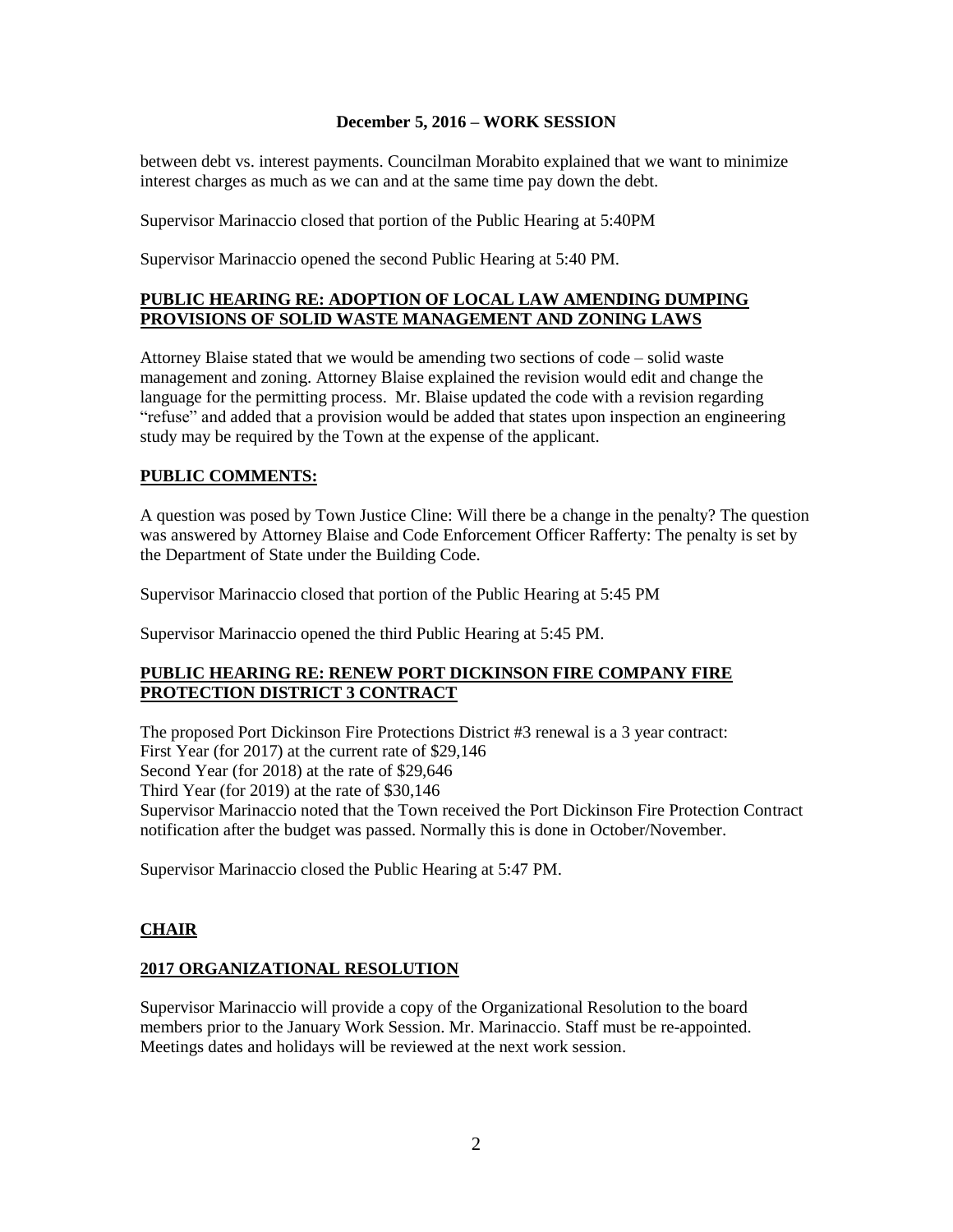## **AOTV**

The next meeting of the **Broome County Association of Towns & Villages** is scheduled for Thursday, December 15th, 6:00 PM at **Little Venice Restaurant**. Election of 2017 officers. There will be no cost for members. \$18 charge for guests. Please RSVP Steve Gardner by Saturday, Dec.  $10^{\text{th}}$ .

## **WATER FEES**

Administrative Assistant Wike stated that Town of Chenango residents on Forest Hills Blvd are going to be added on to our water and sewer bill. Ms. Wike asked the Board if the Capital Improvement charge should be added to their account on the next billing period. These residents are using same services as our residents. Mr. Marinaccio and Councilman Morabito stated that they think they should be charged. The board will vote on this next week. The residents have been paying the Town of Chenango and the Town of Dickinson has been rebated by Chenango. This change in billing has been requested by the Town of Chenango.

### **RE-LEVY**

Administrative Assistant Wike proposed that the Board consider charging residents who do not pay their water and sewer bills by the final date and are re-levied to taxes a \$100 penalty fee, exclusive of penalties. Currently, the penalty fee is 10% of current bill each quarter. This year there are 166 re-levied parcels and many of those are frequent offenders. Several options were discussed and held for further discussion.

### **PEDESTRIAN WALK BRIDGE**

Supervisor Marinaccio and Public Works Commissioner Kie met with two representatives from the **NYS Department of Transportation** regarding the **Walk Bridge** from **Sunrise Terrace** and over I-81 onto Front Street at their request. The bridge study, after 3 years, was completed and the study indicates to them that the **Walk Bridge** should be dismantled and not be replaced. The initial plan is to rebuild the Front Street overpass bridge and add an asphalt walking path to it with concrete barriers. If this occurs, it will not take place for at least another 3-4 years. The Town would by State Law assume responsibility for ice and snow removal of the walkway. Supervisor Marinaccio stated that he and Mr. Kie voiced their concerns to the DOT representatives. There will be a Public Hearing held by the **NYS Department of Transportation**  sometime in January. One hearing will take place at the Town of Dickinson Town Hall and the other at Theodore **Roosevelt School**. In the meantime, we will begin to reach out to our State Senator, State Assemblyman and **Senator Schumer** in an effort to find funds to rebuild and replace the walk bridge. Supervisor Marinaccio contacted the president of the Sunrise Terrace Association and suggested that we do a letter writing campaign. Mr. Marinaccio would like to reach out to Senator Schumer immediately. Sunrise Terrace is locked in. Supervisor Marinaccio rejected the idea of putting an emergency gate at the end of Adams Drive.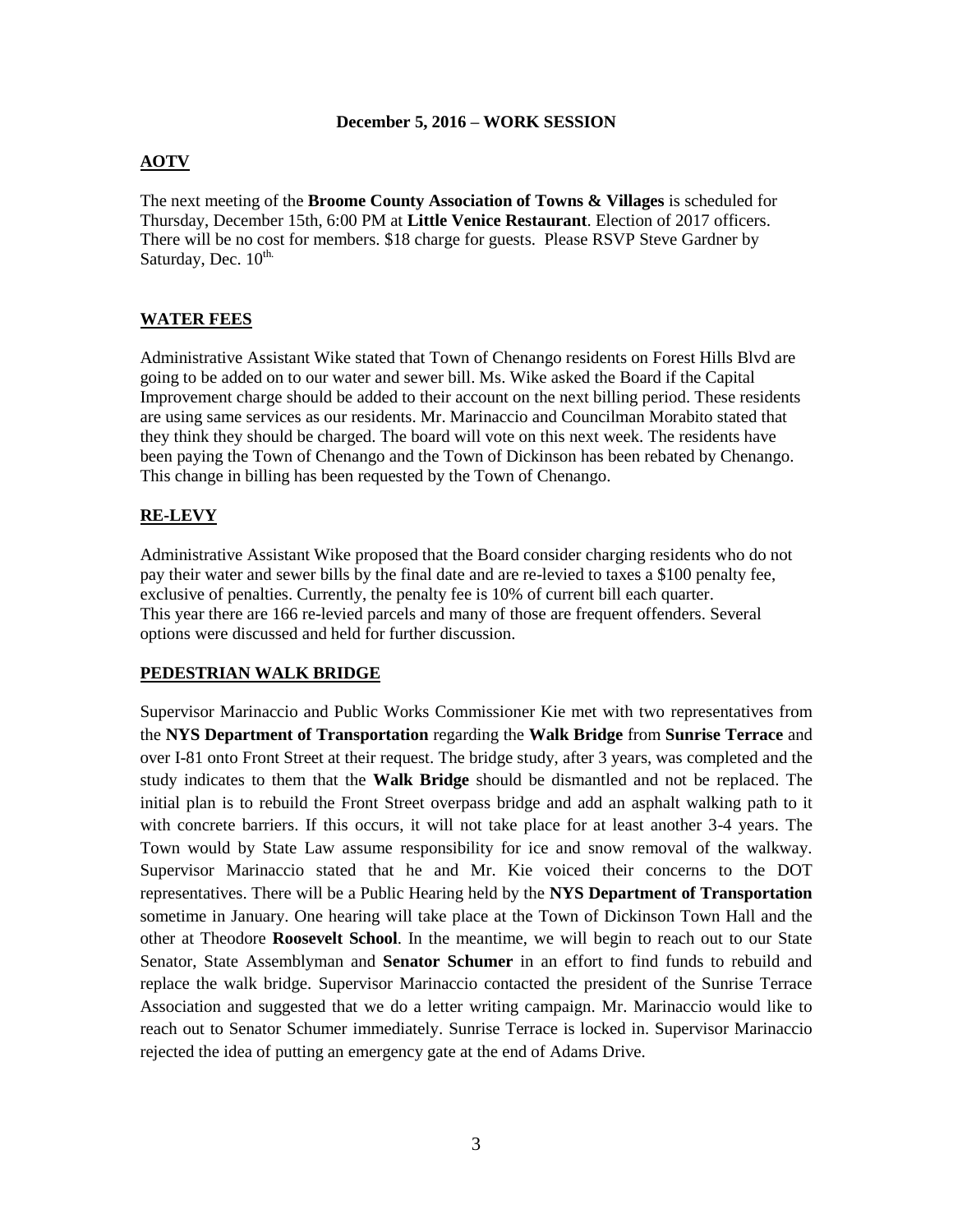As it is, the walk bridge is not ADA compliant. Supervisor Marinaccio stated that he was told by DOT that it would cost \$800,000 to a million dollars to renovate the walk bridge and it would cost approximately 2 million dollars to install a new walk bridge.

# **GRANT**

Supervisor Marinaccio stated that the \$50,000 State Municipalities Facilities Grant that was submitted 1 ½ years ago for the purpose of installing block walls, a marquee and automatic doors has been kept open for us.

## **MEGA**

Supervisor Marinaccio stated that he is uncomfortable with the **MEGA** plan for several reasons, one of them being that our residents wouldn't be given a choice – they can't opt in; they can only opt out of the program.

### **ATTORNEY**

#### **RESOLUTIONS FOR ADOPTION AT DEC. 12TH BOARD MEETING: 2017 WATER RATE ADJUSTMENT, DUMPING LOCAL LAW, PDFC FIRE PROTECTION CONTRACT**

Attorney Blaise stated that he will prepare the resolutions for next week's meeting.

# **SOLAR ENERGY COMMITTEE UPDATE**

The Solar Energy Committee will meet Wednesday morning to review parcels and potential development sites.

### **BID FOR NEW DPW TRUCK**

The Bid Notice for the Ford F550 Truck was published in the Saturday, December 3, 2016 issue of the Binghamton Press. Bid opening will take place December 12, 2016 at 1:00 PM by Public Works Commissioner Joel Kie and Town Clerk Susan Cerretani. Order time for a new truck is typically 15-16 weeks.

### **PUBLIC WORKS**

- Public Works Commissioner Kie and Attorney Blaise discussed that the shared service agreement with the State was never signed. Attorney Blaise will follow up.
- Public Works Commissioner Kie reported that leaf pickup is officially over. The truck has been converted over to a Salter.
- Public Works Commissioner Kie stated that Sowden Street is very narrow and as long as the contractor is working in that area constructing the sound barriers it is an opportune time to make improvements. Mr. Kie has asked DOT to make the road wider.DOT will work on pricing and Town Engineer Ron Lake will review the calculations. The State will work up an agreement for Board approval.